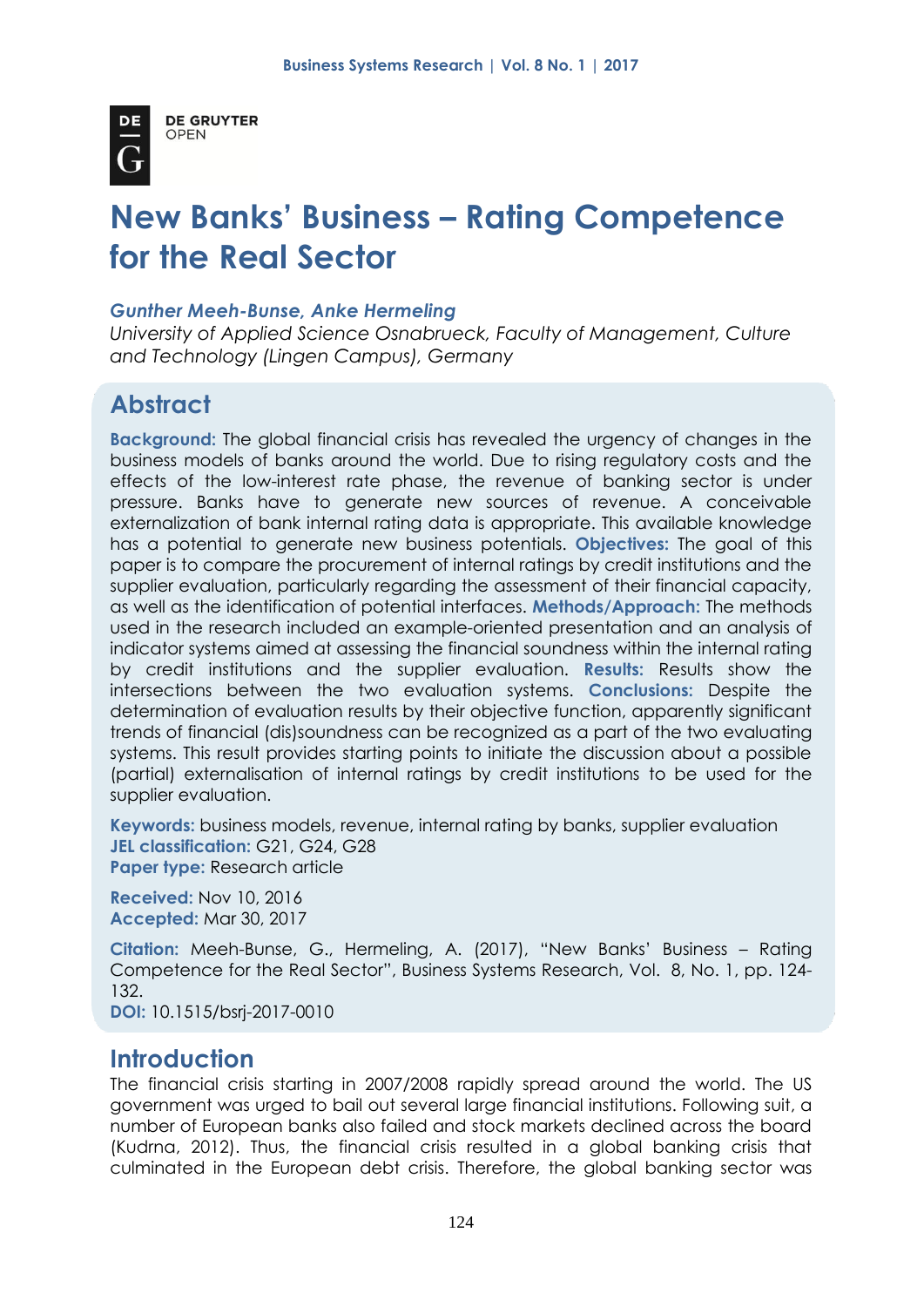affected in various ways. The regulating authorities put several new measures, provisions and rules. As a lesson learned, one central task should be strengthening the resilience of the financial system to future crises. In this context, a new global regulatory framework for more resilient banks and banking systems (Basel III) was implemented by legislators. The implementation at European level will be carried out through two legal acts, together called the CRD IV package. Basel III concerning higher capital requirements for banks. In addition to the quantity and quality improvement of own funds, banks must introduce a supplementary non-risk based capital ratio to restrict leverage in the banking system, higher risk weights for certain risk positions and harmonized liquidity requirements (Hartmann-Wendels, 2013). The regulatory offensive of supervisors and legislators will continue to push the regulatory costs high for a long time (Wöhler, 2015). Thus, entire banking business sectors are losing their appeal, especially in investment banking (Maisch, 2014).

In the aftermath of the financial crisis, the economy experienced historically low levels of interest rates because of monetary policy. This is based on extremely central bank intervention, with which they are trying to boost economic growth worldwide. Relating to this case, there is no end in sight: the ongoing low-interest phase will obviously continue to provide customers, banks and governments with major challenges.

The global banking sector has made various progress over the past years towards stabilizing after the financial crisis. Banks have launched numerous initiatives to improve capital efficiency, revenues, and costs (McKinsey & Company, 2016). However, also furthermore banks will face major challenges during these times. Particularly, the challenges for a sound earning situation may continue to increase. Hence, the business model of many banks will change presumptively. In addition to the fundamental demand for banking services, new alternative sources of revenue will have to be taken (The Economist, 2015).

Starting from these considerations, it seems to be beneficial for banks to detect the existing potential in their business activity to gain new revenues. Banks are typically assigned the economic task of transforming terms and credit risks. This task has made internal ratings in the credit business a core function of banks (Bieg et al., 2011). It seems conceivable, under certain conditions, that this knowledge could be used to take new alternative sources of revenue. Therefore, in a fundamental approach this paper discusses the question whether internal ratings by credit institutions can add value to real sector companies' evaluating their suppliers. Emphasis is put on the assessment of financial capacity also by identification of potential interfaces.

## **Literature review**

#### *Internal Ratings by Banks*

With the introduction of the Basel framework regarding equity recommendations for banks (Basel II; now replaced by Basel III), they were required to systematically assess their credit risks for the first time. According to the rules of the CRD IV package, the systematic evaluation of credit risks can be based on two different approaches: a credit risk standardised approach (SA) based on external ratings or an internalratings-based approach (IRBA). Banks that use the IRB approach determine the default risk at the level of individual credit and borrowers, and make their lending decisions based on this (Meeh-Bunse et al., 2012). Thus, rating systems are mandatory by using the IRB-approach. The regulatory minimum requirements require i.a. an annual actualization of the rating. If new material information is available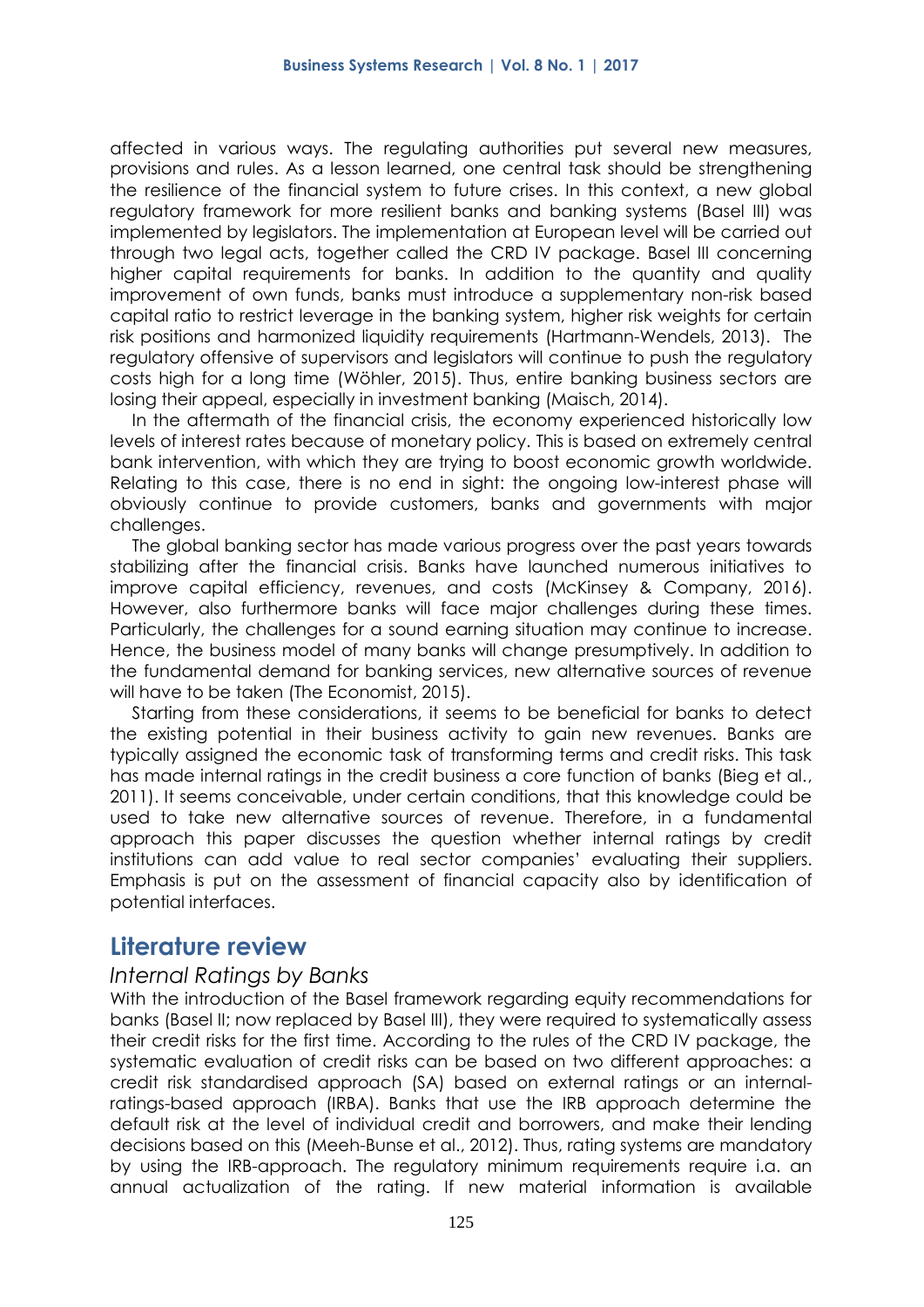concerning the borrower, the rating is to be updated ad-hoc (Meeh-Bunse et al., 2012). The basis of each credit rating is a reliable database. This is fed essentially by the annual financial data of the borrowers. Borrowers have to provide this data annually (respectively during the period) to the banks. So it is for banks possible to gain a comprehensive overview of the financial strength of their borrowers by internal rating.

#### *Supplier Evaluation*

Due to the increasingly close integration of suppliers in the companies' production processes (Kraljic, 1983; Ellram, 1990; Ellram et al., 2014), it is natural to assign a central role to the identification, evaluation and selection of the "right" potential or already established suppliers (De Boer et al., 2001). Various scientific publications have reported that there are benefits to a systematic approach to supplier selection (such as Weber et al., 1991; Vonderembse et al., 1999). Suppliers are thus increasingly subject to a review of their holistic performance as suppliers (Hirakubo et al., 1998). The relevance of evaluating financial performance is more and more emphasised in this context (Min, 1994; Simpson et al., 2002). Arnolds et al. (2012) state that solvent companies are better able to guarantee a timely and continuous supply of products of an assured quality, contingent on the necessary investments, product improvements and developments. In addition, financially sound suppliers with high profits are more likely to reduce their price than marginal sellers. Using the automotive supply companies "Peguform" and "Delphi" as examples, Schneck (2006) describes the potential danger of financially weak suppliers filing for bankruptcy. This would also threaten internal fulfilment of demand.

These findings have led to situations in which (potential) suppliers are increasingly being required to prove to the assessing company that they are financially sound. Traditionally, this has only been done in the context of internal ratings by banks or rating agencies.

### *Intersections between Supplier Evaluations and Internal Ratings by Banks*

The assessment of financial soundness as a feature of the internal ratings by banks and the supplier performance are, among other things, generated on the basis of annual financial data. This qualitative analysis should make it possible to develop, based on previous business performance, forecasts or trend predictions for the future, or uncover relevant opportunities and potential risks. This quantitative information is complemented by qualitative criteria. The analysis of the qualitative evaluation criteria involves, among others things, assessing management quality, evaluating competitiveness, succession planning, etc. It seems almost impossible to objectively compare qualitative data. Therefore, in the authors' view, the focus of the evaluations is on the analysis of qualitative criteria. Depending on the direction of the evaluations, the financial statements are viewed from different perspectives in order to gain an impression of the liquidity, market success, cost structure and other factors. The resulting reporting makes use of company performance indicators.

The authors begin from the fact that despite the determination of the evaluation results by their target function, it is possible to detect significant trends of financial (un)soundness, both in the context of supplier evaluations and the context of internal ratings of credit institutes. From this, the authors develop the hypothesis that the internal ratings by banks can make statements that are relevant for supplier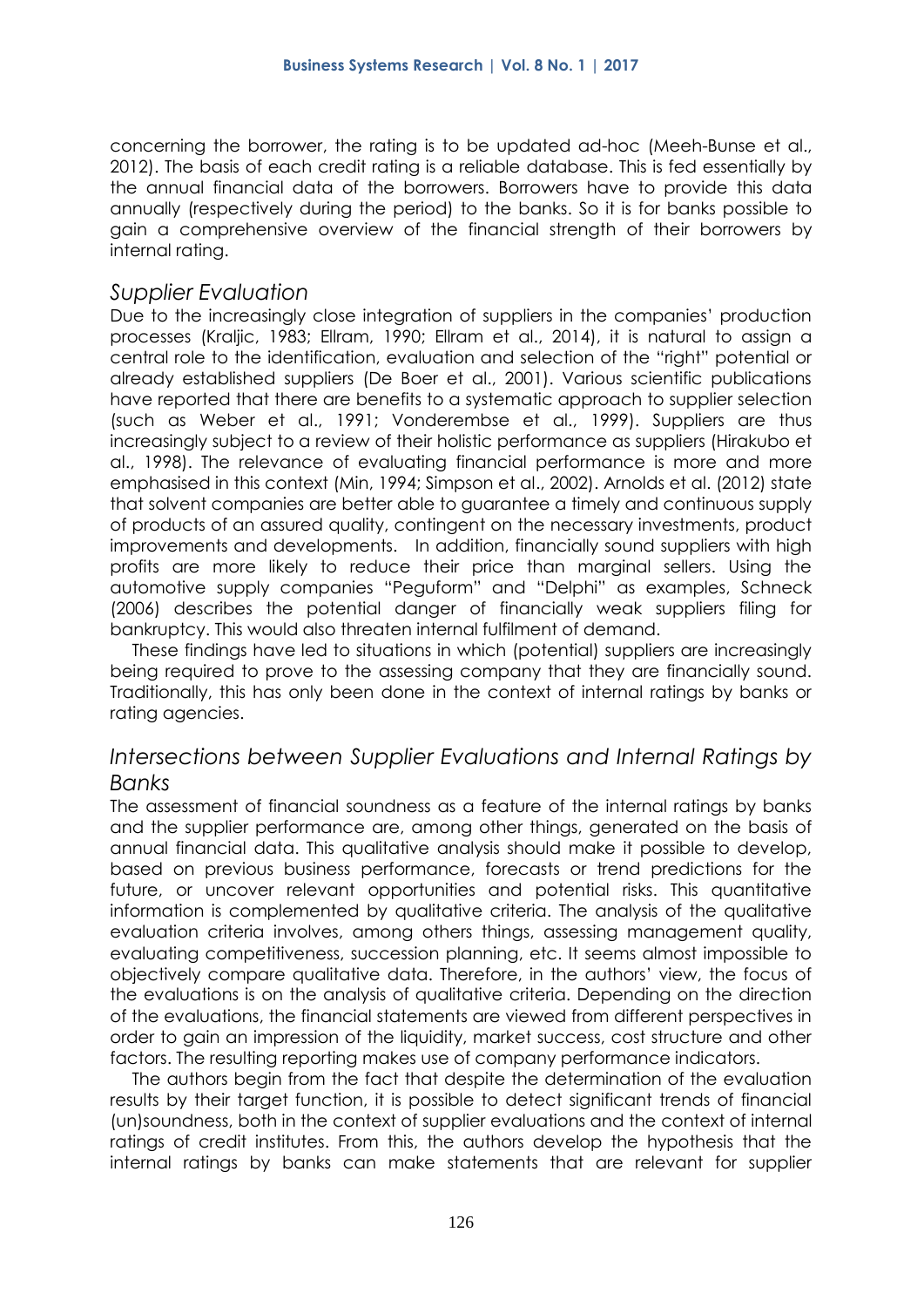evaluation. The evaluating systems for the internal ratings systems by banks and the supplier evaluation of financial soundness should therefore be compared.

## **Methodology**

To verify the hypothesis presented, the authors draw on example-oriented descriptions and the analysis of selected indicator systems to evaluate financial performance in the context of the internal ratings by banks and the supplier evaluation. This formally descriptive and comparative perspective takes to a profound insight into the complexity of the object of investigation. It allows recognizing the individuality of each example sharply. With this approach, i.a. the profiled illustrate situations and problems as well as detecting patterns are brought into interrelated

For this purpose, the authors renounced a comprehensive quantitative evaluation. However, we make use of two representative examples for both evaluation systems. The underlying examples of this paper were selected on the basis of an appropriate literature review. It became clear that comprehensive supplier evaluation systems operational in companies are hardly published. In this context, we default to a sound example on the basis of our literature review. For the purpose of comparison with an internal rating system applied by banks, we refer to the internal rating system of the German Association of Savings Banks (Sparkassen Verband), as one of the market leaders in Germany. Both presented rating systems concern a compilation of established covenants. These covenants can be largely derived from the company's annual financial data. For reasons of clarity and comprehensibility we make use of four main comparison groups in order to assign the covenants.

# **Results**

A comparison of the criteria and performance indicator systems for assessing the financial performance of a company between the internal rating systems by banks and the supplier evaluation hints at three issues in particular (Table 1).

First, it can be stated that analysing annual financial statements, notwithstanding the criticism of their ex-post analysis, plays an important role for both methods. The annual financial statement analysis allows an objective assessment of a company's finances on a regular basis, since the information used mainly originates from the company's (audited) financial statements. Evaluation is usually automated. Thus, it should ordinarily be possible to reconstruct the results at any time. So the data from the annual financial statements seems to be appropriate to compare the procurement of internal ratings by credit institutions and the procurement of the supplier evaluation. This rational is in particular regarding the assessment of the suppliers' financial capacity, and, as well as the identification of potential interfaces.

Second, it can be shown that both methods of financial statement analysis depicted have a basic congruence. Both methods make use of tried and tested indicator systems that involve an analysis of the income, financing, liquidity, and statement of financial position ratios. The calculation of the respective ratios apparently largely occurs in an overlapping manner. Their results are evidently correlated.

Third, when comparing the evaluation procedures, it is important to always bear in mind that they are determined by their respective target functions. Banks' internal rating procedures serve to systematically evaluate default risks to determine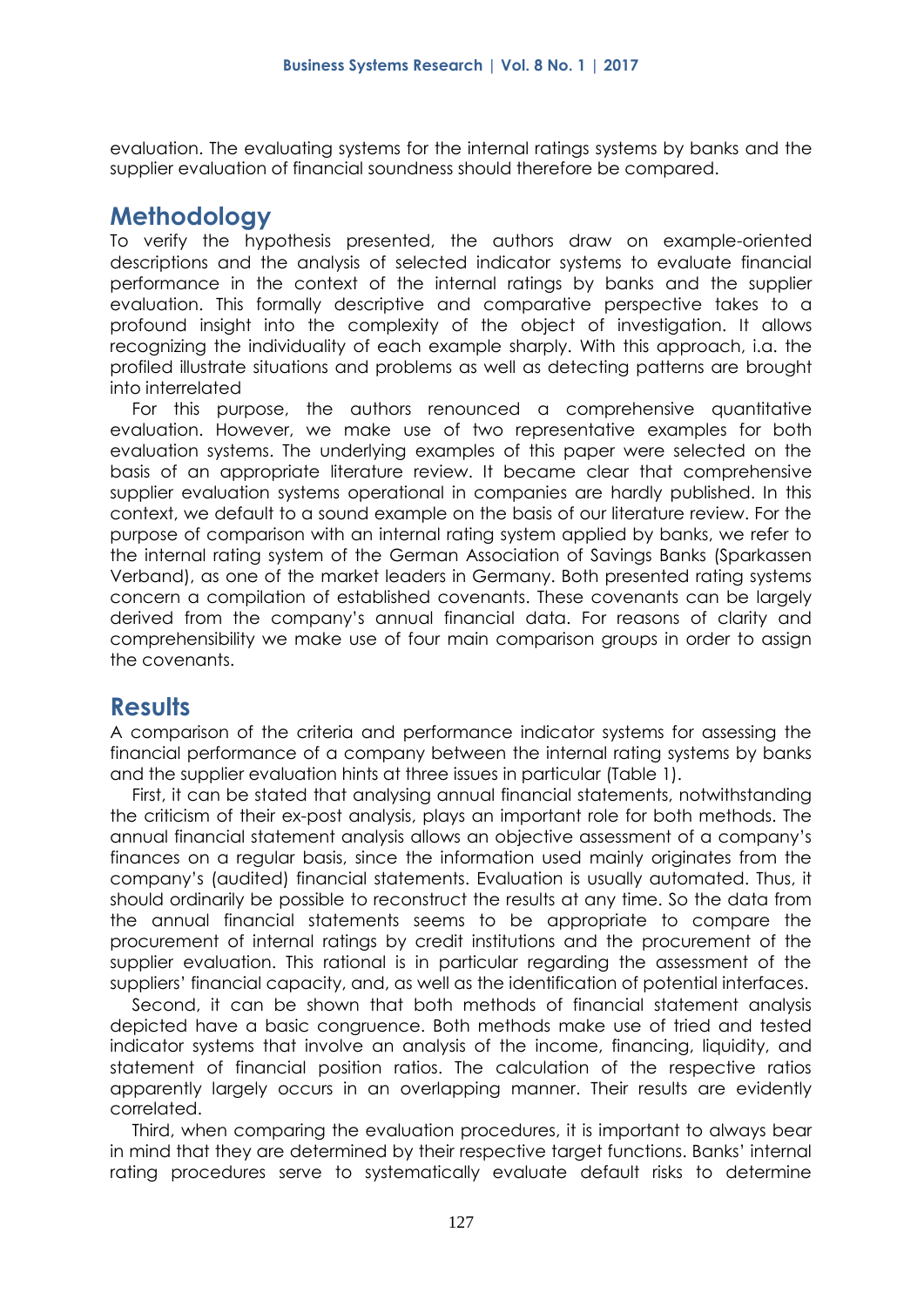regulatory capital requirements and calculate internal risk costs. The determination of financial performance as a touchstone for evaluating supplier performance should provide information on the (potential) benefits and risks of a long-term customer-supplier relationship. The available knowledge could on the benefit side help to generate new business potentials. The diverging target functions of the evaluation process are likely reflected in the actual selection, weighting and scope of the indicators used. To make more specific statements in this regard, there is a need for further empirical research. These results confirm the initially formulated hypothesis.

#### *Table 1*

Comparison of the key indicator systems in the context of the internal ratings using the example of the German Association of Savings Banks (Sparkassen Verband) and a supplier evaluation

|                                             | <b>Internal Ratings by Banks</b>                                                                                                                                                                                                                       | <b>Supplier Evaluation</b>                                                                                                                                |
|---------------------------------------------|--------------------------------------------------------------------------------------------------------------------------------------------------------------------------------------------------------------------------------------------------------|-----------------------------------------------------------------------------------------------------------------------------------------------------------|
| <b>Key performance</b><br><b>indicators</b> | Return on capital<br>Return on sales<br>Operating profitability<br>Cash flow rate<br>Gross profit rate<br>Personnel expense ratio<br>Depreciation rate<br>Rental expense ratio<br>Interest expense ratio<br>Turnover per employee<br>Per-capita income | Net income<br>Return on sales<br>Return on equity<br>Return on assets<br><b>Operating profit (EBIT)</b><br>Rental expense ratio<br>Interest expense ratio |
| <b>Financing and</b><br>liquidity ratios    | Asset coverage<br>Short-term liquidity<br>Dyn. debt ratio<br>Days sales outstanding<br>Days payable outstanding in days<br>Storage time in days                                                                                                        | Cash flow<br>Days payable outstanding<br>Dyn. operating profit<br>3rd degree liquidity<br>Capital commitment                                              |
| <b>Balance sheet</b><br>key figures         | Equity ratio<br>Short term debt<br>Capitalisation ratio                                                                                                                                                                                                | Equity ratio<br>Equity to fixed assets ratio<br>Stock index number<br>Storage time                                                                        |
| <b>Other key figures</b>                    | <b>Total capital turnover</b><br>Investment rate<br>Depreciation on fixed assets<br>Self-financing ratio                                                                                                                                               |                                                                                                                                                           |

*Source:* based on Disselkamp et. al. (2004), Gleißner et al. (2014)

## **Discussion**

The deduced existence of intersections between the described methods for evaluating companies' financial performance prompts the question of whether a (partial) externalisation of the information on internal ratings developed by banks could be valuable for evaluating companies when rating suppliers. As outlined above, comprehensive supplier evaluation systems operational in companies are little revealed. This aspect limits the study. Future empirical research is deemed necessary on application of comprehensive supplier evaluation system. Following this, another alignment should ensue to test our hypothesis. Furthermore, the study is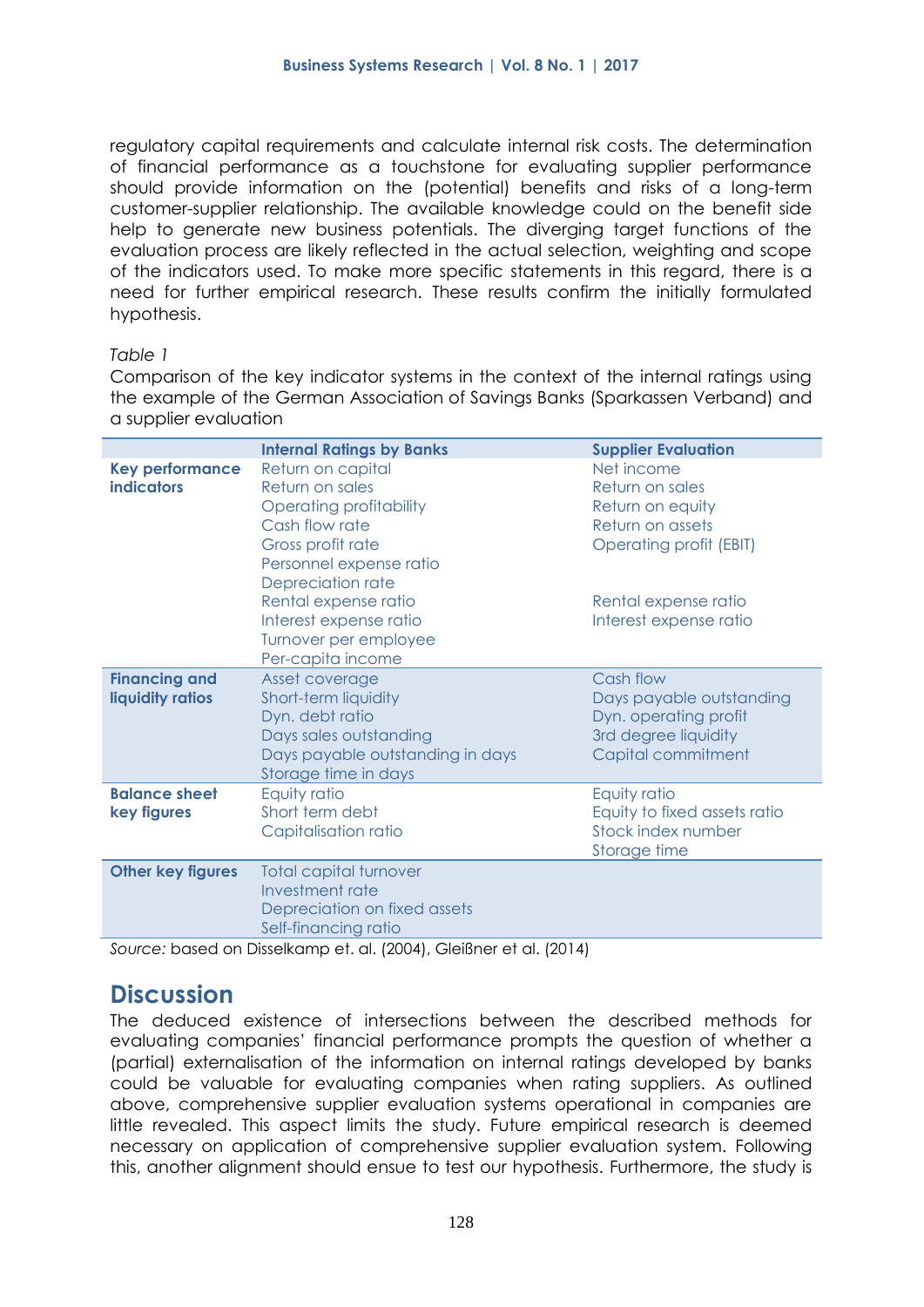limited by the tested key indicator systems. Thus, the underlying tested indicator systems should be subject of further empirical research. It should be analysed whether the tested indicator systems should be modified, expanded or concentrated. Some sources even take into question sensibility of financial reporting data at all under a digitalized environment (Deloitte, 2014).

Moreover, it is open to discussion whether a (partial) externalisation could provide added value for the companies being assessed, the suppliers. First, it is important to consider that the relevance and fundamental congruence of the evaluation processes presented here were merely based on the analysis of the financial statements. Qualitative criteria may have to be left out of consideration, because of the absence of established guidelines that make them measurable. A discussion of a possible externalisation of internal ratings by banks can therefore only be suggested for the sub-area of quantitative criteria. In consequence, additional questions are ignored in the context of this article.

However, it is not just the company's point of view that the advantage of the externalization of bank-internal rating data is appropriate. The credit institutions themselves can also benefit. With bank-internal ratings, a corresponding knowledge is available, which can be used to generate new business and hence profit potentials. Differing to rating agencies, banks have to make credit ratings as part of the credit allocation process (risk measurement using the IRB-approach). The idea of externalising these bank-internal rating data needs to be analysed and discussed politically. This would require a rating network in which the necessary data is bundled and reprocessed. For this purpose, the credit institutions could pass on their internal rating data to an association entrusted with such task. If a corporate costumer now needs the necessary credit information on a supplier, he pays a fee to the credit rating association or the corresponding credit institution that provided the information. It is important in this context that the rating data of different banks are to be standardized in the rating association. A uniform database and the resulting credit rating are necessary. With this idea, credit institutions could generate new business segments and a common data pool of the bank-internal ratings would reduce the dependency of the oligopolistic structured rating market (Meeh-Bunse et al., 2014).

Via a possible externalisation of processed and condensed information from the analysis of financial statements by banks, one could, in the view of the authors, undoubtedly make statements about the basic financial soundness of the rated companies. With respect to the evaluating company, this would mean that it would not need to have a corresponding capacity to evaluate a supplier's financial performance within the company. This would particularly benefit SMEs, since they can hardly have adequate capacity available on a regular basis and are hardly in a position to create it. This resource-saving effect is likely to be directly measurable in monetary terms. At the same time, it is important to consider that the suppliers could also benefit from an externalisation. One supposable form of shaping could be a certification function that makes transparent previously proven solidity and allows for more advanced forecasting on this basis. In the context of the supplier-customer relationship, this "certified" credit rating could also, for example, strengthen the negotiating position with suppliers and corporate customers. A diversification of credit ratings into demand-oriented ratings on basis of individual corporate customers demands is also conceivable. In contrast to established service providers offering information about the financial health of companies (suppliers), the decisive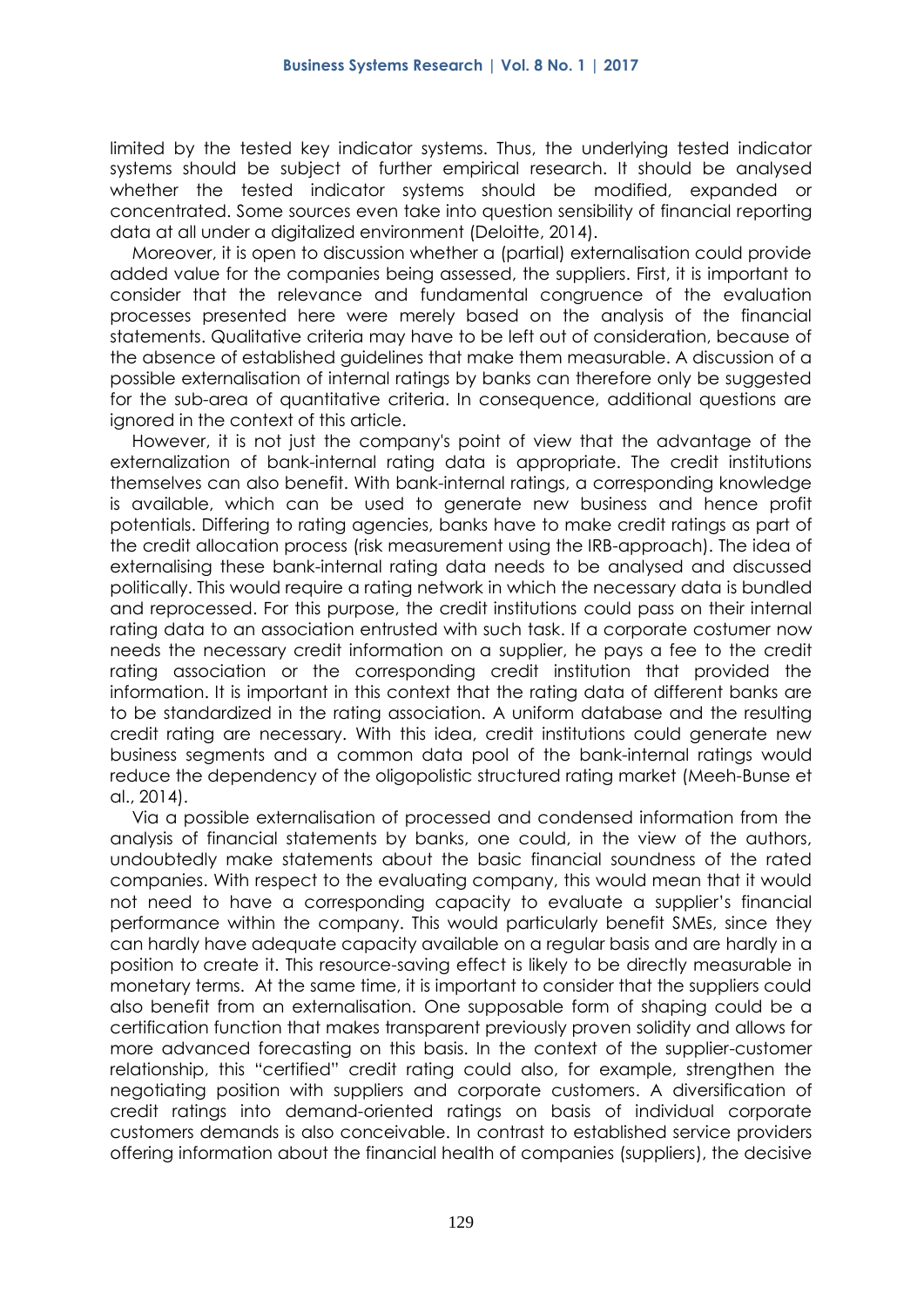difference is the reliability of this information as they are less supported by industry regulation.

# **Conclusion**

This paper identified the intersections between the analysed evaluating systems by showing the two indicator-based systems for evaluating financial performance in the context of supplier evaluation and bank ratings. Despite the determination of the results by their target function, significant trends of financial (un)soundness can seemingly be identified. The results found here support the hypothesis that the internal ratings by banks can make statements relevant for supplier evaluation.

Previous research treated the evaluation systems independently. Here, the attempt was made to relate both systems to one another and to generate practical benefit. Considering the importance of information on the (potential) benefits and risks of a long-term customer-supplier relationship, the determination of financial performance for evaluating supplier performance increases. The existing knowledge relating to their customers financial performance available within banks may be a sustainable new alternative sources of revenue for them. By using the banks' so far internal knowhow about financial performance, the assessing companies could reduce costs in their own evaluation while the same time increasing quality and applicability. The profit situation of both banks and assessing companies could be affected positive.

A possible (partial) outsourcing of internal ratings by banks in the authors' view create create benefit for the evaluating and the evaluated companies as well as for the banks. Hence, the economic system would experience a stabilizing impact taking a holistically effect.

# **References**

- 1. Arnolds, H., Heege, F., Röh, C., Tussing, W. (2012). Materialwirtschaft und Einkauf, Wiesbaden, Springer Gabler.
- 2. Bieg, H., Krämer, G., Waschbusch, G. (2011). Bankenaufsicht in Theorie und Praxis, Frankfurt, Frankfurt School Verlag.
- 3. De Boer, L., Labro, E., Morlacchi, P. (2001), "A Review of Methods supporting Supplier Selection", European Journal of Purchasing and Supply Management, Vol. 7 No. 2, pp. 75-89.
- 4. Deloitte (2014), "CFO Insights The value shift: Why CFOs should lead the charge in the Digital Age", available at: https://www2.deloitte.com/us/en/pages/finance/articles/cfo-insights-digitalage-business-model-innovation-value.html (22 January 2017)
- 5. Disselkamp, M., Schüller, R. (2004). Lieferantenrating, Wiesbaden, Gabler.
- 6. Ellram, L. M. (1990), "The Supplier Selection Decision in Strategic Partnerships", International Journal of Purchasing and Materials Management, Vol. 26 No. 4, pp. 8-14.
- 7. Ellram, L. M., Cooper, M. C. (2014), "Supply Chain Management: It's All About the Journey, Not the Destination", Journal of Supply Chain Management, Vol. 50 No. 1, pp. 8-20.
- 8. Gleißner, W., Füser, K. (2014). Praxishandbuch Rating und Finanzierung, München, Vahlen.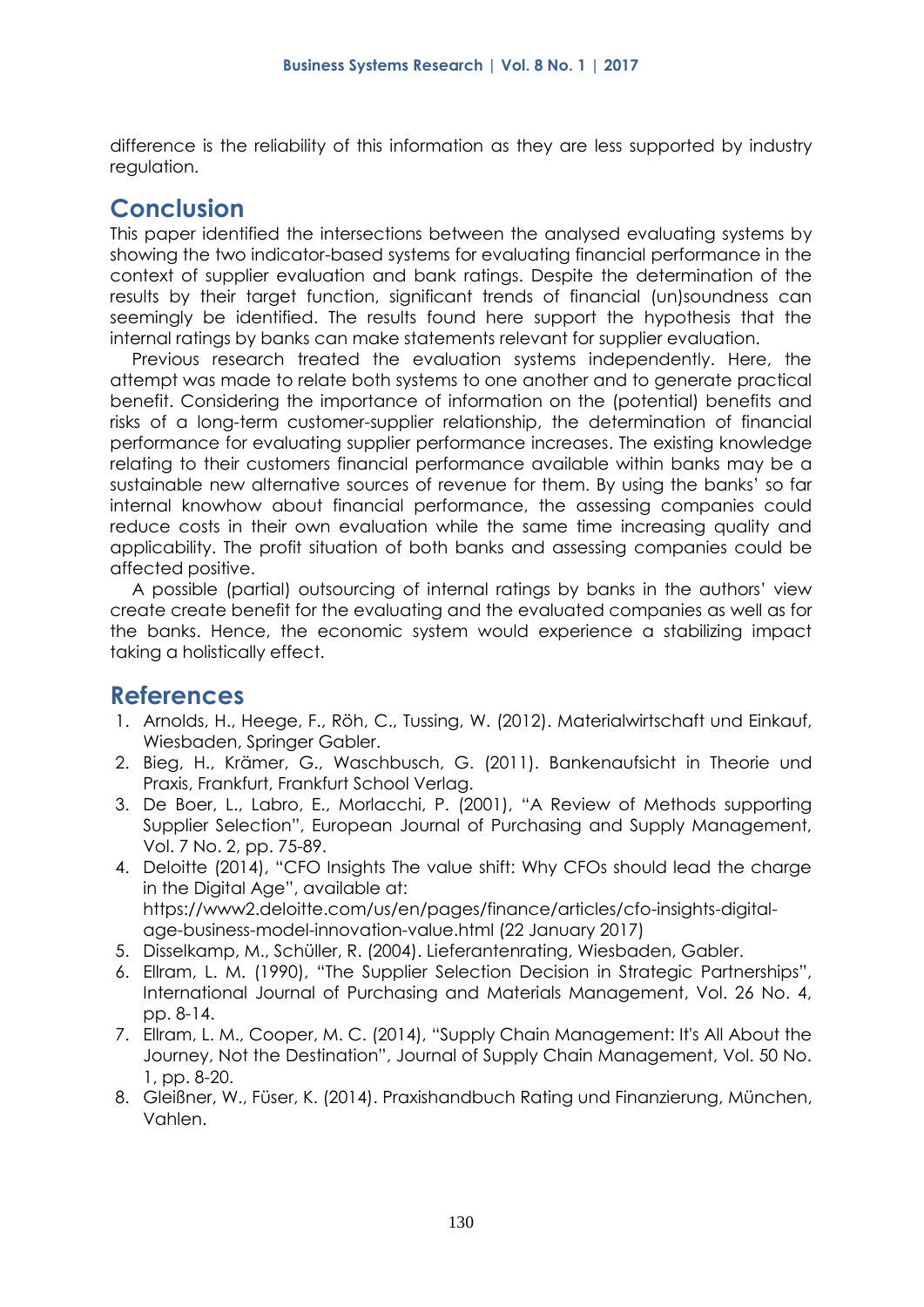- 9. Hartmann-Wendels, T. (2013), "Basel III Auswirkungen auf Banken und Finanzsystem" (Basel III - Impacts on banks and the financial system), Schmalenbachs Zeitschrift für betriebswirtschaftliche Forschung, Vol. 67 No. 1, pp. 72-96.
- 10. Hirakubo, N., Kublin, M. (1998), "The relative importance of supplier selection criteria: the case of electronic components procurement in Japan", International Journal of Purchasing and Materials Management, Vol. 34 No. 1, pp. 19-24.
- 11. Kraljic, P. (1983), "Purchasing must become Supply Management", Harvard Business Review, Vol. 61 No. 5, pp. 109-117.
- 12. Kudrna, Z. (2012), "Cross-Border Resolution of failed Banks in the European Union after the Crisis: Business as Usual", Journal of Common Market Solution, Vol. 50 No. 2, pp. 283-299.
- 13. Maisch, M. (2014), "Die Stunde null für die Banken", Handelsblatt, 08.09.2014, pp. 26.
- 14. McKinsey & Company (2016), "McKinsey-Studie: Banken vor grundlegendem Wandel", available at: https://www.mckinsey.de/files/160407 pm\_bankenmarkt\_deutschland.pdf (20) October 2016)
- 15. Meeh-Bunse, G., Hermeling, A., Schomaker, S. (2014), "Ein Europäisches Netzwerk kleiner Ratingagenturen – Eine mögliche Alternative zur gescheiterten europäischen Ratingagentur" (A European network of small rating agencies - A possible alternative to the failed European rating agency), Wertpapier-Mitteilungen, Vol. 31, pp. 1464-1470.
- 16. Meeh-Bunse, G., Sattler, W. (2012), "Die Rating-Genossenschaft ein Vorschlag auf der Suche nach einer sinnvollen Ergänzung des Ratingmarkts" (The Rating Cooperative - a proposal in the search for a reasonable supplement to the rating market), Der Betrieb, Vol. 26-27, pp. 1449-1454.
- 17. Min, H. (1994), "International Supplier Selection: A Multi-Attribute Utility Approach", International Journal of Physical Distribution & Logistics Management, Vol. 24 No. 5, pp. 24-33.
- 18. Schneck, O. (2006), "Lieferantenrating in der Automobilindustrie" (Supplier Rating in the automotive industry), Kredit und Rating Praxis, Vol. 4, pp. 6-9.
- 19. Simpson, P., Siguaw, J., White, S. (2002), "Measuring the Performance of Suppliers: An Analysis of Evaluation Processes", The Journal of Supply Chain Management, Vol. 38 No. 4, pp. 29-41.
- 20. The Economist (2015), "Mixing commerce and banking Risky business", 18 April 2015, p. 57.
- 21. Vonderembse, M. A., Tracey, M. (1999), "The Impact of Supplier Selection Criteria and Supplier Involvement on Manufacturing Performance", The Journal of Supply Chain Management: a Global Review of Purchasing and Supply, Vol. 35 No. 2, pp. 33-39.
- 22. Weber, C., Current J., Benton, W. (1991), "Vendor Selection Criteria and Methods", European Journal of Operational Research, Vol. 50 No. 1, pp. 2-18.
- 23. Wöhler, J. (2015), "Auswirkungen der Regulierung auf Bank-Geschäftsmodelle", in Everling, O.,Goedeckemeyer, K. (Eds.), Bankenrating, Springer Gabler, Wiesbaden, pp. 55-72.